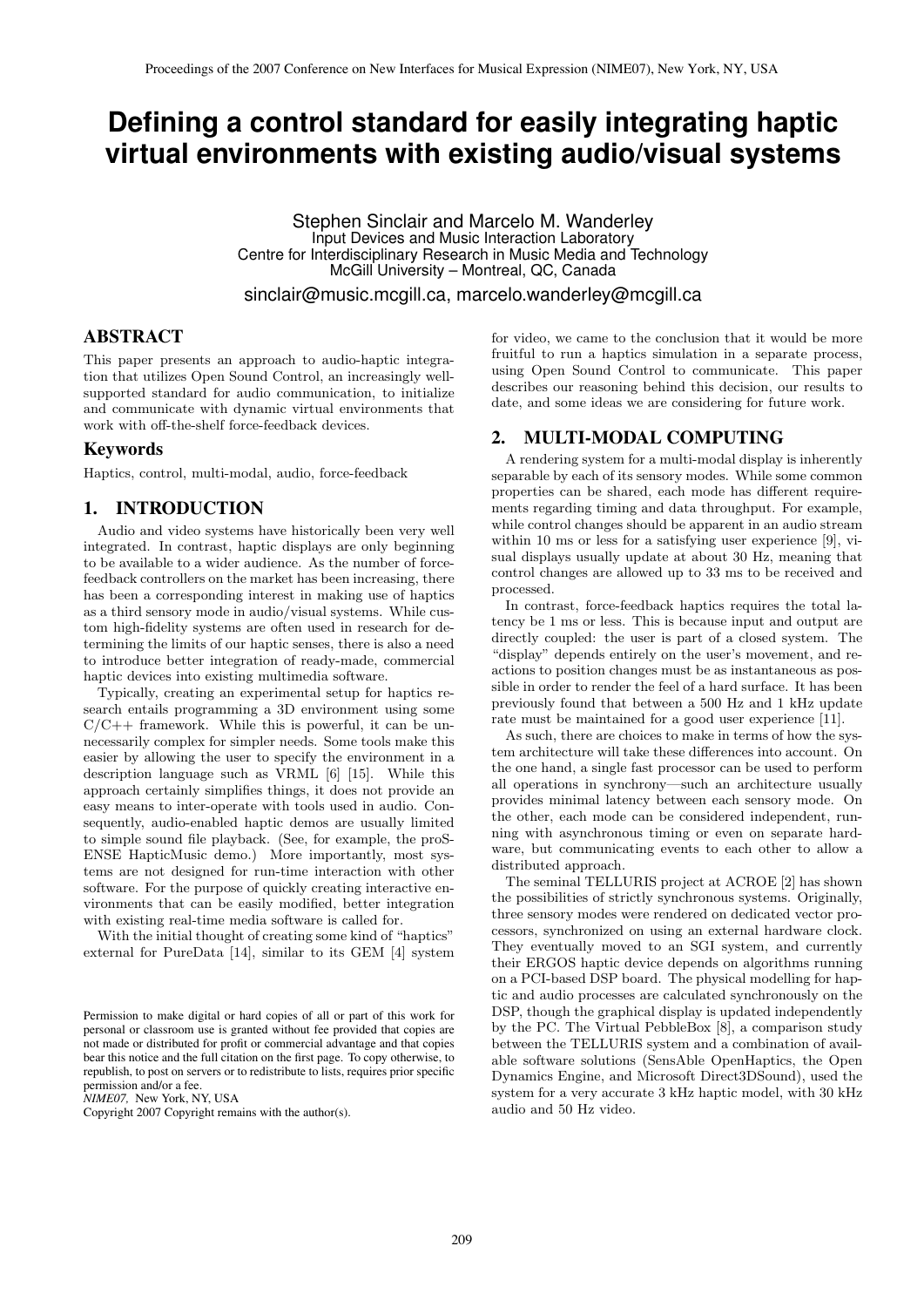

Figure 1: The system architecture. The dotted line represents a process boundary. Within the process, each sensory mode is computed with independent timing on a separate thread.

Another example of this approach is the Audio-Haptic Interface project [5]. A microcontroller-based system using timer interrupts to compute haptics and audio under realtime constraints was used to achieve latency below 1 ms between the two subsystems. The result was a system that enabled the authors to measure the lower bound of noticeable latency in an audio-haptic system.

One notices that these projects are specialized, require embedded programming, and are not easily scalable to larger tasks. In contrast, commercial haptic devices usually rely on the CPU as the main processing device, making use of I/O with external hardware to read the device's sensors and control the motors. The implication is that there is a lowerbound on achievable data rates, (most operating systems allow timing just within 1 ms), but that the computational architecture can be as flexible as a standard computer for example, taking advantage of the growing popularity of multi-core processors [18], or even local networking to allow a tiered approach [10].

# 3. TALKING TO HAPTICS

Unlike GEM, which calculates video frames between audio computations, a similar approach would be difficult for haptics servo computation. Non-trivial changes would need to be made to the run-time system, requiring the addition of a whole new set of patch cords running messages at the haptic rate. The audio system would have to take a back seat to the haptics real-time needs.

Additionally, the presence of force-feedback haptics usually implies the existence of some kind of 3D object scene graph—while audio and video don't necessarily need to represent concrete concepts with analogies to something physical, haptics tends to require some model of "what" we are touching. Expressing complex low-level 3D mathematics in the PureData visual programming paradigm seemed to be a somewhat intractible problem. While simple shapes could certainly be implemented, we wanted to be able to express interactive scenarios using collision detection and physical dynamics. Though not necessarily impossible, we felt that Pd would be better suited to describing such a scene and reacting to events that occur within it.

Since a scene graph is inherently a hierachical structure, it seemed natural to take advantage of the addressing scheme in Open Sound Control [22]. As a bonus, the program im-



Figure 2: Using the Phantom Omni from SensAble Technologies to interact with the Force Stick example. The PureData patch that manages the scene is visible on the right-hand side of the screen.

plementing the scene would run in an independent process, allowing for easy parallelism without interfering with Pure-Data's internals, and would also be interoperable with other software that uses the protocol. A diagram of the system is shown in Figure 1.

The task was then to try to define a set of OSC messages that may be used for creating and communicating with a 3D scene graph, and to produce an implementation which could show examples of how this might be used to define musical interactions.

# 4. IMPLEMENTATION

A proof-of-concept implementation, called DIMPLE (Dynamic Interactive Musically PhysicaL Environment), has been created to test these concepts. A photograph of a user interacting with the system can be found in Figure 2. The CHAI 3D [3] haptic scene-graph API is used for calculating device-related forces and to communicate with the haptic display, while the Open Dynamics Engine (ODE) [17] is used for physical simulation of object movement and collision processing. It also uses LibLo [7] for OSC messaging. CHAI 3D supports a number of off-the-shelf haptic devices.

A more complete specification for the proposed OSC namespace is available [16]. The current software responds only to a subset of these messages, but work on a full implementation is currently in progress. It is available for download on the project's website<sup>1</sup>.

## 5. EXAMPLES

The 3D virtual environment can be specified in terms of objects and constraints on these objects. For receiving feedback from the model, any parameter of an object or constraint can be told to announce its value at regular intervals, based on an internal timer. For now, only basic shapes are considered, but we found that many interesting virtual musical instruments (VMI) [12] can be constructed with them. Composite objects can be created by using a hierarchical naming convention. In the future, more complicated shapes

<sup>1</sup> http://www.music.mcgill.ca/musictech/idmil/projects/forcefeedback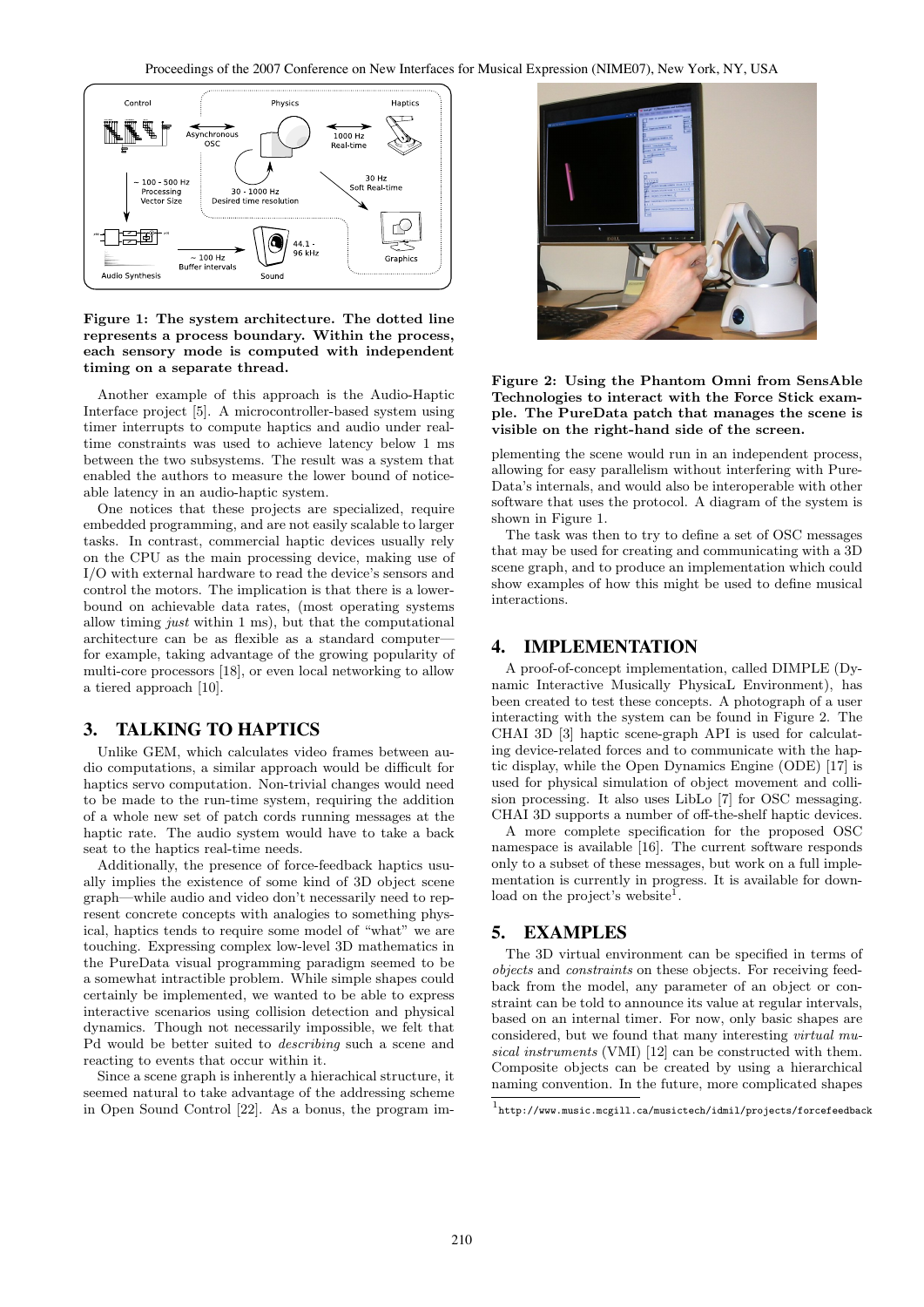will be availble by loading triangle mesh files. The specification for constraints is inspired heavily by the API for ODE.

The first example will give details about the OSC namespace that can be used to define it. The second will describe briefly another model that was implemented using the framework.

#### 5.1 Force Stick

Modeled on the original Force Stick described by Verplank [21], this simple VMI consists of a rectangular prism with one end on a rotating hinge. The hinge has varying types of active feedback. For instance, Verplank suggested several effects that can be achieved: pluck, ring, rub, bang, strike, and squeeze. Using OSC, such a system can be constructed as follows:

Initialize the object (named "stick"), and specify its shape, position and mass:

```
/object/prism/create stick
/object/stick/size 0.02 0.1 0.3
/object/stick/position 0 0 0.15
/object/stick/mass 2
```
It can be seen here that once an object is created, it becomes part of the OSC namespace. It can then accept OSC methods which modify it. It is also immediately introduced into the simulation, appears on the screen, and can be touched and manipulated with the haptic device. Next, add a constraint (a hinge) located at the bottom of the prism, named "motor", with a damped spring response:

```
/constraint/hinge/create motor stick world 0 0 0 0 1 0
/constraint/motor/response/spring 20 1
```
The constraint is located at  $(0,0,0)$  and its axis points along  $(0,1,0)$ , the X-axis. This is the axis around which the stick will rotate.

The constraint is defined to be between the object stick, and world, indicating a fixed position. The stiffness of the spring action is defined as 20 N·m/rad, and the damping coefficient is 1 N·m·s/rad. The object will not move in space except in rotation around the line segment defined by the given point and axis. The spring, named motor, will respond according to the given coefficients.

To change the behaviour of the object when it is pushed or pulled by the device proxy, a different response message can be sent to the motor constraint. For instance, to get a squeeze type of response, a negative linear response can be used.

#### /constraint/motor/response/spring -10

This will reverse the usual spring, so that the stick tends to fall away from the original location, and must be pulled back to the center. An object can be grabbed using the device's button. "Walls" can also be specified on the constraint so that it does not fall all the way around the hinge.

To create a sonic response, for example, by modifying the timbre or pitch of a synthesizer, the following message will indicate that the system should send messages every 30 ms:

#### /constraint/motor/force/magnitude/get 30

This will cause the force exerted by the stick's constraint to be sent to the audio system at regular intervals. Conversely, the force exerted on the stick can be retrieved by,





Figure 3: The Bucket of Marbles example, and the PureData patch that created it. Collisions between spheres trigger sounds in the audio portion (not shown). The light-coloured sphere represents the haptic proxy, which can push the others around.

#### /object/stick/force/magnitude/get 30

Generally speaking, any object property can be retrieved similarly, either one time or at regular intervals.

Other constraint responses, such as textures, non-linear springs, or breakable membranes ("plucks") may be specified in a similar manner.

#### 5.2 Bucket of Marbles

The PebbleBox [13] is a controller using audio analysis to detect collisions between small polished pebbles, which can be used to excite some synthesis engine, such as physical modelling of water or ice cubes.

It was used, as mentioned above, as a model for the Virtual PebbleBox, a study implemented once using the TEL-LURIS system, and again using a combination of software packages, including the ODE which is also used here.

A picture of an implementation in DIMPLE, using only a few messages, can be seen in Figure 3. Each part of the box is specified with a create message, which is hinged in place so that it is not affected by gravity. Marbles are then dropped into the box. The audio portion receives messages from DIMPLE informing it which objects collided and at what combined velocity. Objects can be pushed around using the haptic device.